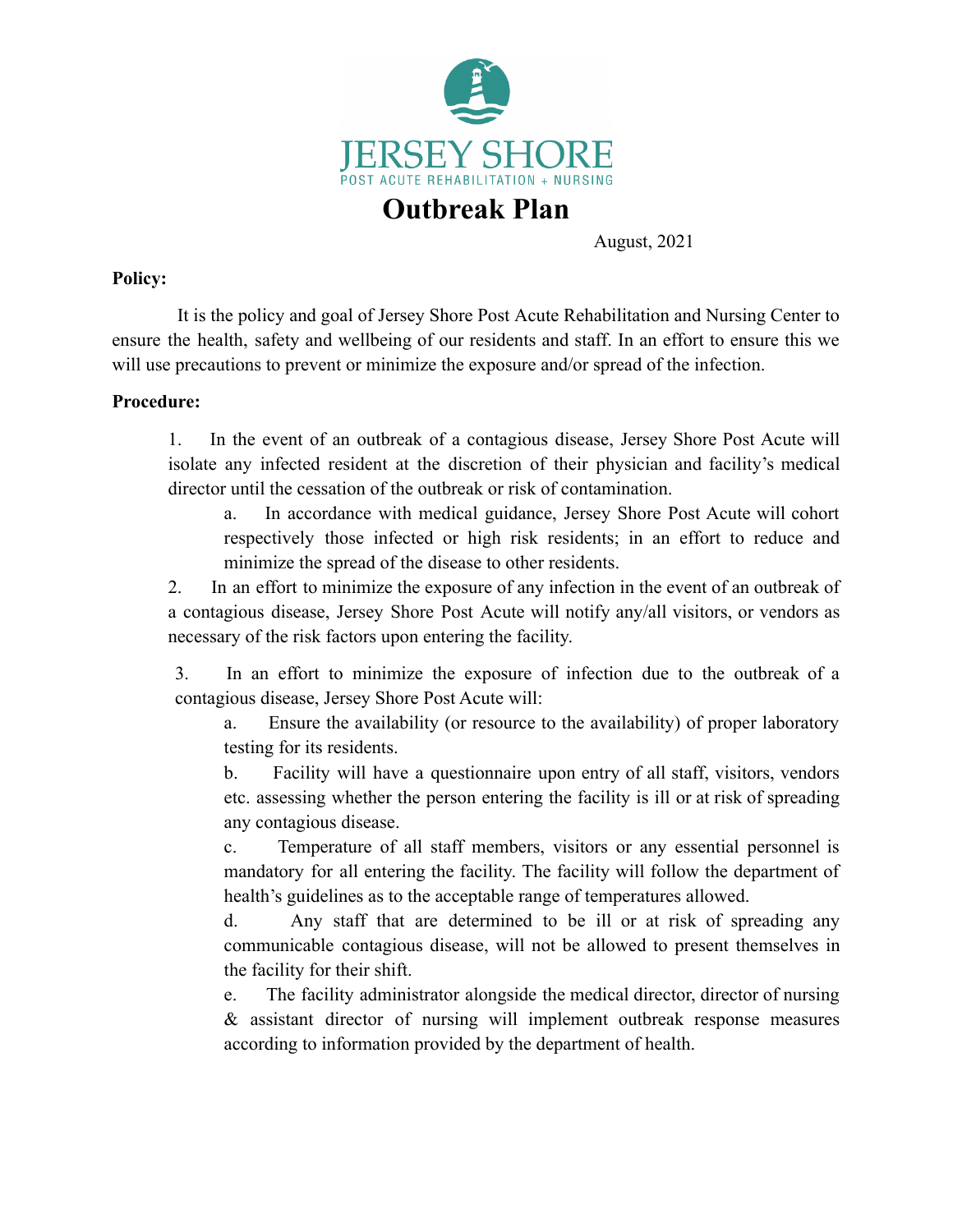

4. In an effort to minimize the exposure of infection, due to the outbreak of a contagious disease; Jersey Shore Post Acute will closely monitor the residents and staff to prevent transmission of infection by:

a. Monitoring all residents by testing for the symptoms as released by the CDC.

b. Monitoring all staff for symptoms as released by the CDC, at the time of present symptoms staff members will not work their shift.

5. Residents traveling outside the building (to dialysis, urgent appointments, the ER) must wear a mask at the time of transfer; if the resident displays any symptoms (fever, cough, SOB, or suspicion of COVID-19), transportation and place of destination (dialysis center, doctor office, ER) MUST BE NOTIFIED prior to transfer.

6. All residents are to be encouraged to stay INSIDE their room; if the resident is at a risk and requires supervision by the nursing station, residents must wear a mask at all times and be a minimum of 6 feet from other residents or staff in the supervision area. Recreation will arrange designated times for staff to take smokers into the smoking area outside. Residents will maintain 6ft distance from each other at all times.

7. In the event of an outbreak of a communicable contagious disease & in an effort to minimize the exposure of infection, virus or any disease, Jersey Shore Post Acute will report outbreaks to the Department of Health in accordance with applicable laws and regulations.

# **Lesson Learned & Experience with COVID 19:**

- The spread of an infectious disease happens quickly; being meticulous and prompt are of the utmost importance in order to mitigate the transmission.
- Education is key when an outbreak occurs, making sure each staff member is educated on what is expected of them to keep the residents and themselves safe against an infectious disease.
- It is a complete team effort, all staff must pitch in and do their part to follow proper infection protocols and procedures in order to have an effective environment to slow the spread.

# **Strategy for Communication with Staff:**

- 1. In the event of an outbreak of an infectious disease staff will be alerted through various means of communication.
- 2. Through these different means staff will be educated on the following: